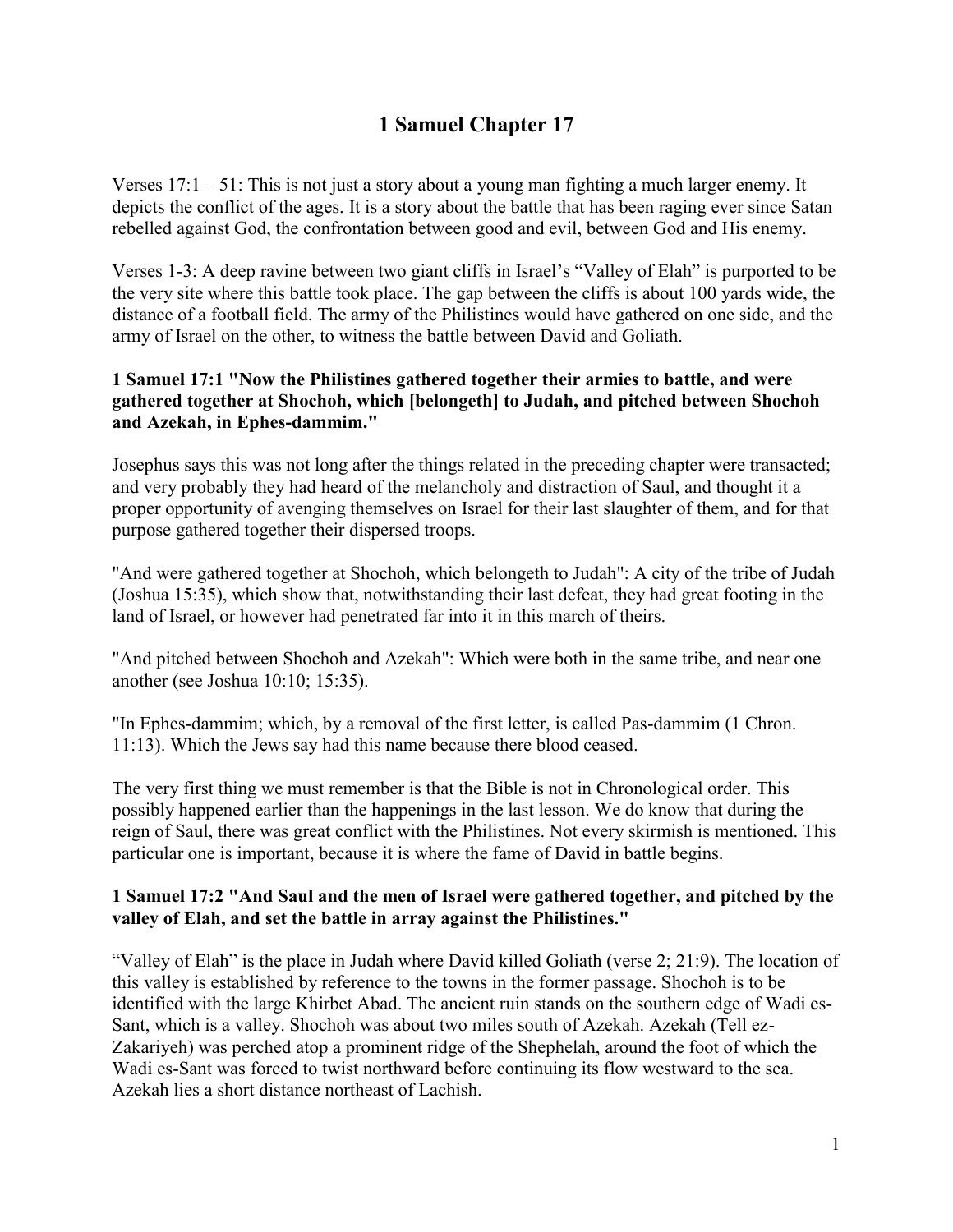During the Israelite-Philistine military confrontation mentioned above, the Philistines encamped on the southern side of the valley, between Shochoh and Azekah. The contest between David and Goliath evidently took place in the broad valley on the southern side of the creek bed. When the Philistines retreated, they went in the direction of Ekron and Gath.

# **1 Samuel 17:3 "And the Philistines stood on a mountain on the one side, and Israel stood on a mountain on the other side: and [there was] a valley between them."**

But here they are said to take the higher ground, and face the Philistines, who were on a mountain or hill on the other side over against them, which Kimchi reconciles thus; the whole or the grand army lay encamped in the valley. And, they that were set in array, or the first ranks, the first battalion, ascended the mountain to meet the Philistines. Vatablus takes it to be the same mountain, that on one part of it the Philistines formed their first battalion, and the rest of the army was in the valley; and on the other part of the mountain the Israelites pitched their camp.

It seemed there was a large valley between the two encampments. Saul's army was on one side of the valley, and the Philistines were on the other side of the valley. They were poised, waiting for the battle to begin.

Verses 4-50: In the ancient world, wars were sometimes decided in a head-to-head battle between two champions. People believed that the gods determined the matter through those two warriors. Throughout this account, David's "youth" (17:14, 33, 42), and Goliath's experience (17:4; 23, 33), are emphasized. By earthly accounts, only one of them was a "man of war."

Verses 4-7: On human terms alone, Goliath was invincible. However, David counted on the Lord being with him and making the difference (17:34-37). Notice that Goliath was fully "armed," in spite of his massive size. He even had a "shield-bearer" who went before him. David would leave the armaments behind and face his foe with only five stones, a sling, and the shield of faith (17:38-40, 50; 2 Sam. 22:1-4; Psalms 18:2, 28:7; Eph. 6:16).

"Goliath" was well over nine feet tall. His armor and weaponry would weigh over 150 pounds. Accordingly, any opponent would face a formidable foe in the Philistine "champion."

# **1 Samuel 17:4 "And there went out a champion out of the camp of the Philistines, named Goliath, of Gath, whose height [was] six cubits and a span."**

"Champion": Literally "the man between two." An appropriate appellation as Goliath stood between the two armies of the Philistines and Israel, and offered his challenge to a "duel" of hand-to-hand combat, the outcome of which would settle the battle for both sides.

"Gath": One of the 5 chief, Philistine cities, located 5 miles west of Azekah.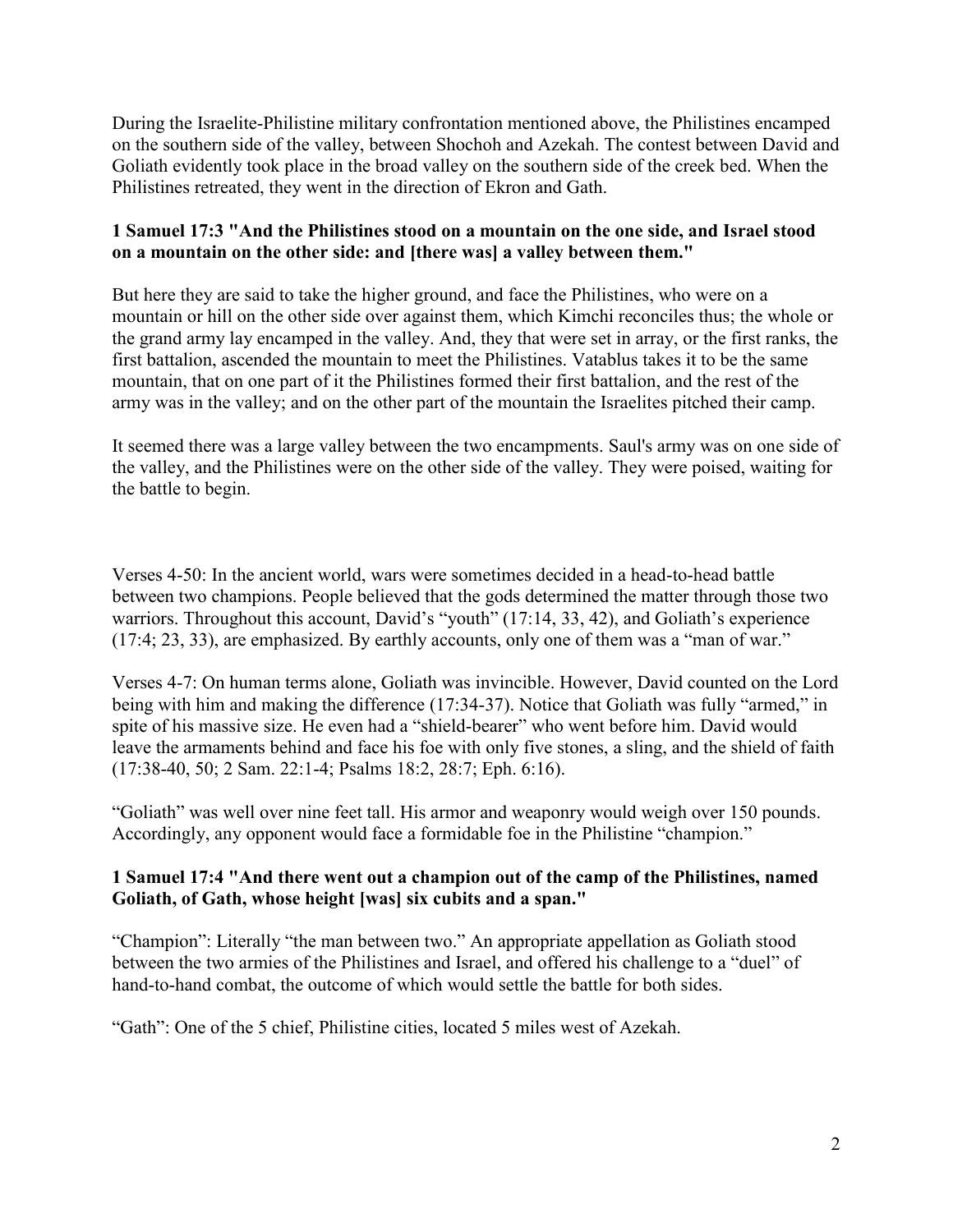"Six cubits and a span": One cubit measure approximately 18 inches and one span about 9 inches, making Goliath about 9 feet 9 inches tall (compare "Egyptian," 1 Chron. 11:23; and "Og of Bashan," Deut. 3:11).

Goliath of Gath had entered this valley between the two armies, to challenge someone of Saul's army. He was taller than any of Israel's men by at least 2-1/2 feet. An average man would have been no more than 6 feet tall, and Goliath would have been 3-1/2 feet taller than the average. He was one of the last of the giants. Someone would have to be filled with the strength of God to overcome him.

# **1 Samuel 17:5 "And [he had] a helmet of brass upon his head, and he [was] armed with a coat of mail; and the weight of the coat [was] five thousand shekels of brass."**

This was a piece of armor, which covered the head in the day of battle; these were usually made of the skins of beasts, of leather, and which were covered with plates of iron, or brass; and sometimes made of all iron, or of brass; as this seems to have been.

"And he was armed with a coat of mail": Which reached from the neck to the middle, and consisted of various plates of brass laid on one another, like the scales of fishes, so close together that no dart or arrow could pierce between.

"And the weight of the coat was five thousand shekels of brass": Which made one hundred and fifty six pounds and a quarter of zygostatic or avoirdupois weight; and therefore he must be a very strong man indeed to carry such a weight.

"Five thousand shekels": 125 pounds.

Not only was he a giant, but he was protected by metal on his head and his chest. It would be extremely difficult to get an arrow through all of that.

# **1 Samuel 17:6 "And [he had] greaves of brass upon his legs, and a target of brass between his shoulders."**

Which were a sort of boots, or leg harnesses, which covered the thighs and legs down to the heels; such as Iolaus and the Grecians usually wore, as described by Homer; which are supposed to be double the weight of the helmet, reckoned at fifteen pounds, so that these must weigh thirty pounds of avoirdupois weight.

"And a target of brass between his shoulders": The Targum is, "a spear or shield of brass, which came out of the helmet, and a weight of brass upon his shoulders." Jarchi says the same, and that it was in the form of a spear to defend the neck from the sword; it seems to be a corset of brass, worn between the helmet and the coat of mail for the defense of the neck, supposed to weigh thirty pounds.

This was almost like a suit of armor. His legs were covered and protected from injury. There was a protection on the upper half of his back, as well.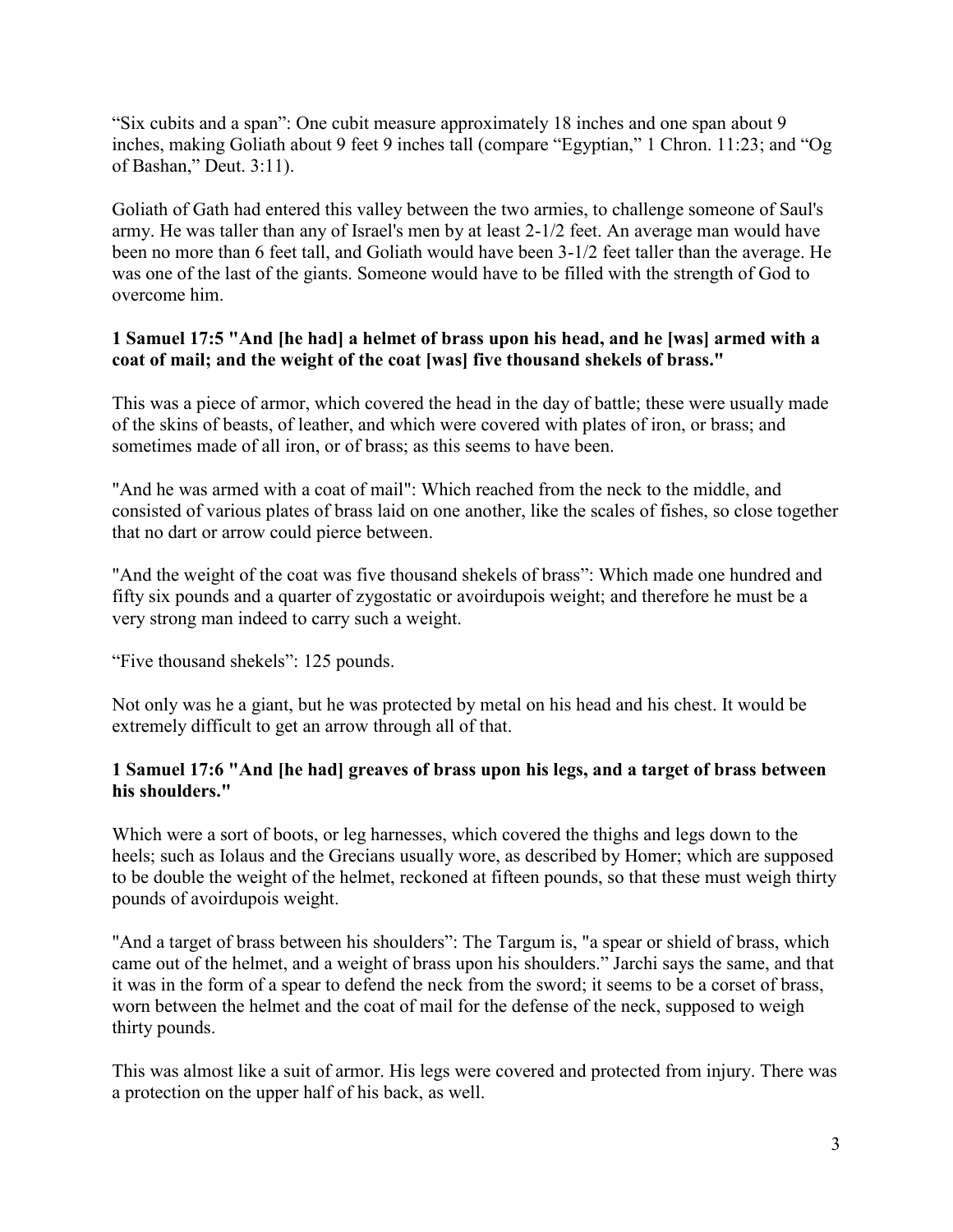#### **1 Samuel 17:7 "And the staff of his spear [was] like a weaver's beam; and his spear's head [weighed] six hundred shekels of iron: and one bearing a shield went before him."**

The wooden part of it, held in the hand; this for thickness was like the beam in the weaver's loom, about which the warp, or else the web, is rolled; and it is conjectured that, in proportion to the stature of Goliath, his spear must be twenty six feet long, since Hector's in Homer was eleven cubits, or sixteen feet and a half.

"And his spear's head weighed six hundred shekels of iron; the iron part of the spear, the point of it, which has its name in Hebrew from a flame of fire, because when brandished it looks shining and flaming; and being the weight of six hundred shekels, amounted to eighteen pounds and three quarters of avoirdupois weight. The whole spear is supposed to weigh thirty seven pounds and a half; and the whole of this man's armor is thought to weigh two hundred and seventy two pounds, thirteen ounces.

In consequence of their great size and weight, the Oriental warrior had a trusty and skillful friend, whose office it was to bear the large shield behind which he avoided the missile weapons of the enemy. He was covered, cap-a-pie, with defensive armor, while he had only two offensive weapons—a sword by his side and a spear in his hand.

"Six hundred Shekels": 15 pounds.

The iron head of the spear weighed about 25 pounds. This was a very large spear. An average soldier would not even be able to pick it up, and throw it a short distance. Probably, the giant and all of his armor was more to frighten Israel and make them give up, than for fighting. He would be clumsy, to say the least, as large as he was with all of this armor on.

The deciding of battles by individual combatants from each side is attested in the literature of the ancient Near East (2 Sam. 2:14-16).

# **1 Samuel 17:8 "And he stood and cried unto the armies of Israel, and said unto them, Why are ye come out to set [your] battle in array? [am] not I a Philistine, and ye servants to Saul? choose you a man for you, and let him come down to me."**

He stood in the valley between the two armies, and cried with a loud voice that he might be heard; and as he was of such a monstrous stature, no doubt his voice was very strong and sonorous; and as the battalions of Israel designed by armies were posted on the mountain or hill, his voice would ascend, and be the more easily heard.

"And said unto them, why are ye come out to set your battle in array?" Either as wondering at their boldness, to set themselves in battle array against the Philistines; or rather suggesting that it was needless, since the dispute between them might be issued by a single combat.

"Am not I a Philistine, and you servants to Saul?" A common Philistine, according to Jarchi; not a captain of a hundred, or of a thousand. And yet would fight anyone of them, their general officers, or be they who they would. Or rather, as Abarbinel, he was a prince among the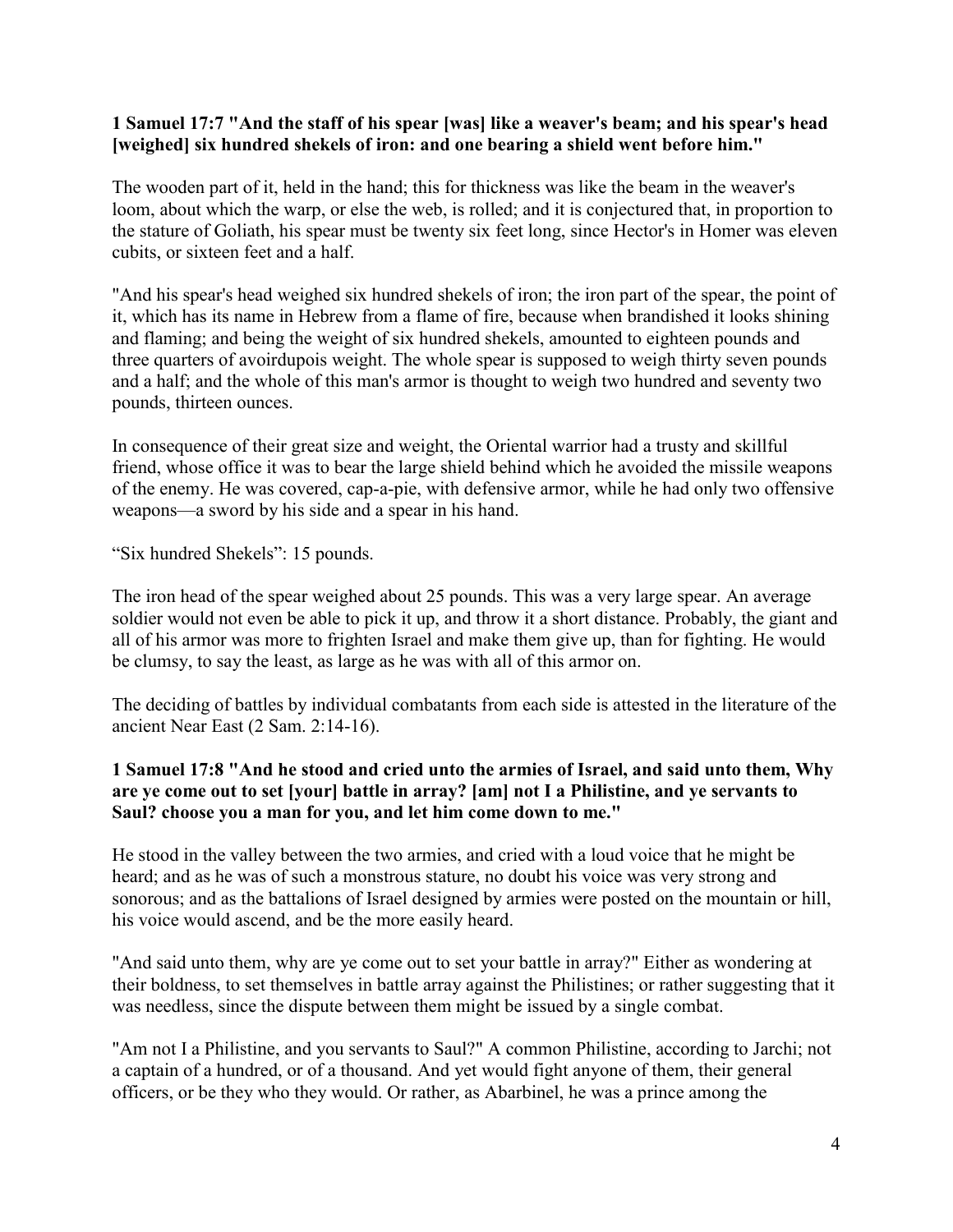Philistines, and king of Gath. And though he was, and it was usual with great persons to engage with their equals, yet he did not insist on that. But would engage with any man, though of an inferior rank, even with any of Saul's servants. And by calling the Israelites the servants of Saul, he might have some respect to Saul's arbitrary government over them. And since they must be servants and slaves, it was as well to be servants to the Philistines as to him.

"Choose you a man for you, and let him come down to me": According to Jarchi and an Aramaic translation, the challenge first respects Saul their king; that if he was a man of fortitude and courage. Let him come and engage with him; if not, choose another, and send him down into the valley to fight with him. These same writers represent him as blustering and bragging that he killed the two sons of Eli, Hophni and Phinehas, took the Ark captive, and carried it into the temple of Dagon. That he had been used to go out with the armies of the Philistines, and had obtained victories, and slain many, and yet had never been made captain of a thousand among them; all which is improbable. And some of it notoriously false; for in every battle after the taking of the Ark the Philistines had been beaten.

He cried out to the army of Saul, for a champion of Israel to come to the valley and meet him in battle. The Philistines were sure that no Israelite would meet Goliath in battle. They were convinced that Israel would fear the giant enough, that they would surrender to the Philistines.

#### **1 Samuel 17:9 "If he be able to fight with me, and to kill me, then will we be your servants: but if I prevail against him, and kill him, then shall ye be our servants, and serve us."**

For which it does not appear he had any commission or authority to say; nor did the Philistines think themselves obliged to abide by what he said, since, when he was slain, they did not yield themselves servants to the Israelites.

"But if I prevail against him, and kill him, then shall ye be our servants, and serve us": To which terms also the Israelites did not consent; nor did David, who engaged with him, enter the fray on such conditions.

He is saying it is better for one to die, than for the whole army to die. Whichever champion wins the battle, the other army will serve the victor as their servants. It sounds like a very good idea, instead of everyone getting killed. It is not fair however, for a man 9-1/2 feet tall to fight a man 6 feet tall. Israel and the Philistines are at a standstill.

# **1 Samuel 17:10 "And the Philistine said, I defy the armies of Israel this day; give me a man, that we may fight together."**

Or "reproach" them; that is, should they not accept his challenge, and send down a man to fight with them, he should then upbraid them with cowardice. Now he disdained them, as if there was not a man among them that dared to encounter with him.

"Give me a man that we may fight together": And so decide the controversy between us; such as were those duels fought between Paris and Menelaus in the Trojan War, and between the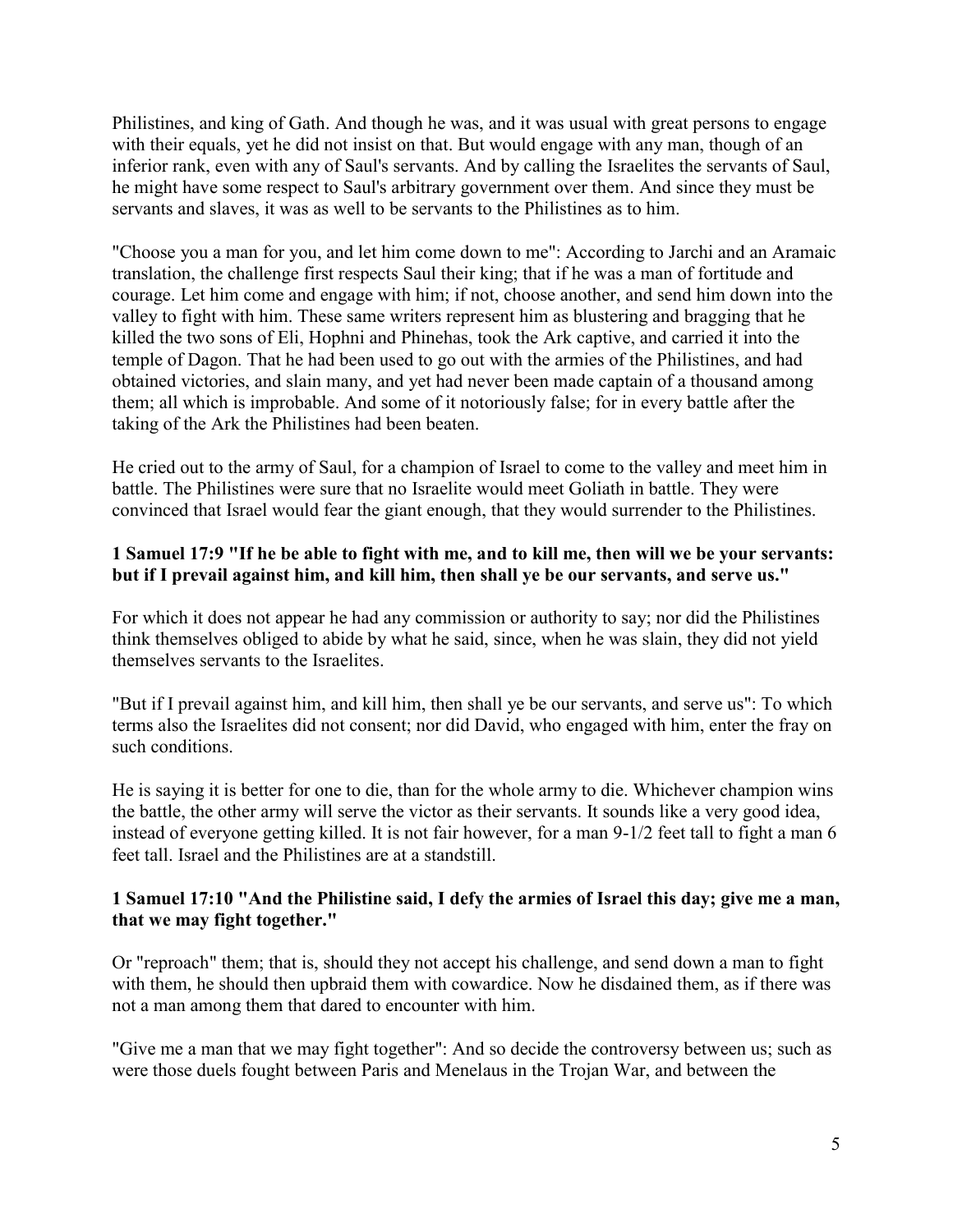Lacedemonians and the Argives in the times of Orthryades, and between the Athenians and Romans by the Horatii and Curiatii, as Grotius observes.

#### **1 Samuel 17:11 "When Saul and all Israel heard those words of the Philistine, they were dismayed, and greatly afraid."**

"Saul … dismayed, and greatly afraid": Saul and Israel had proven themselves to be greatly concerned with outward appearances (10:23-24; 15:30), and able to be influenced by the fear of men (12:12; 15:24). It is only natural that Goliath would be their worst nightmare come true.

Saul knew that he himself was the largest man in the army of the Israelites. He also knew that Goliath was tremendously larger than he was. Saul knew that he had no men the size of Goliath, so he feared they had lost.

#### **1 Samuel 17:12 "Now David [was] the son of that Ephrathite of Beth-lehem-judah, whose name [was] Jesse; and he had eight sons: and the man went among men [for] an old man in the days of Saul."**

"David" was the second and greatest king of Israel (1010-970 B.C.), whose dynasty ruled Judah for over four hundred years. He was an ancestor of Jesus Christ (Matt. 1:1). David belonged to the tribe of Judah and was born in Beth-lehem to Jesse as the youngest of eight sons. He began as a shepherd, demonstrating his courage and faithfulness by killing a lion and a bear that had attacked the flock. David began his career by playing the lyre in King Saul's court; he subsequently became his squire. But he became a national hero when he killed the Philistine giant Goliath. Due to Saul's animosity toward him, David became a fugitive. After Saul's death, the tribe of Judah elected David king of Judah and placed him on the throne in Hebron.

Ultimately, David became king of all Israel in Jerusalem and moved the Ark of the Covenant into the city. His downfall was in committing adultery with Bathsheba and having her husband Uriah murdered (2 Sam. Chapters 11 and 12). David's fondness for music is recorded in many places in the Bible. He played skillfully on the harp (16:18-23); he arranged worship services in the sanctuary (1 Chron. 6:31); and he composed psalms of lament over Saul and Jonathan (2 Sam. 1:17-27). The author of many Psalms (almost one-half are attributed to him in the titles of the KJV bible), he is remembered as the "sweet psalmist of Israel" (2 Sam. 23:1). God promised David a kingdom without end (2 Sam. 7:14-16). This prophecy would be fulfilled in Jesus (Matt. 1:1; Luke 1:32, 33). God's own high tribute to David came through Paul (Acts 13:22): "I have found David the son of Jesse, a man after mine own heart" (1 Samuel Chapter 16; 1 Kings 12:16).

"Ephrathite" is another name for the Beth-lehem in Judah (Ruth 4:11; Micah 5:2).

David was the youngest of the sons of Jesse. "Beth-lehem-judah" means he was from the city of Beth-lehem in the land of Judah. This possibly means that Jesse was an older man.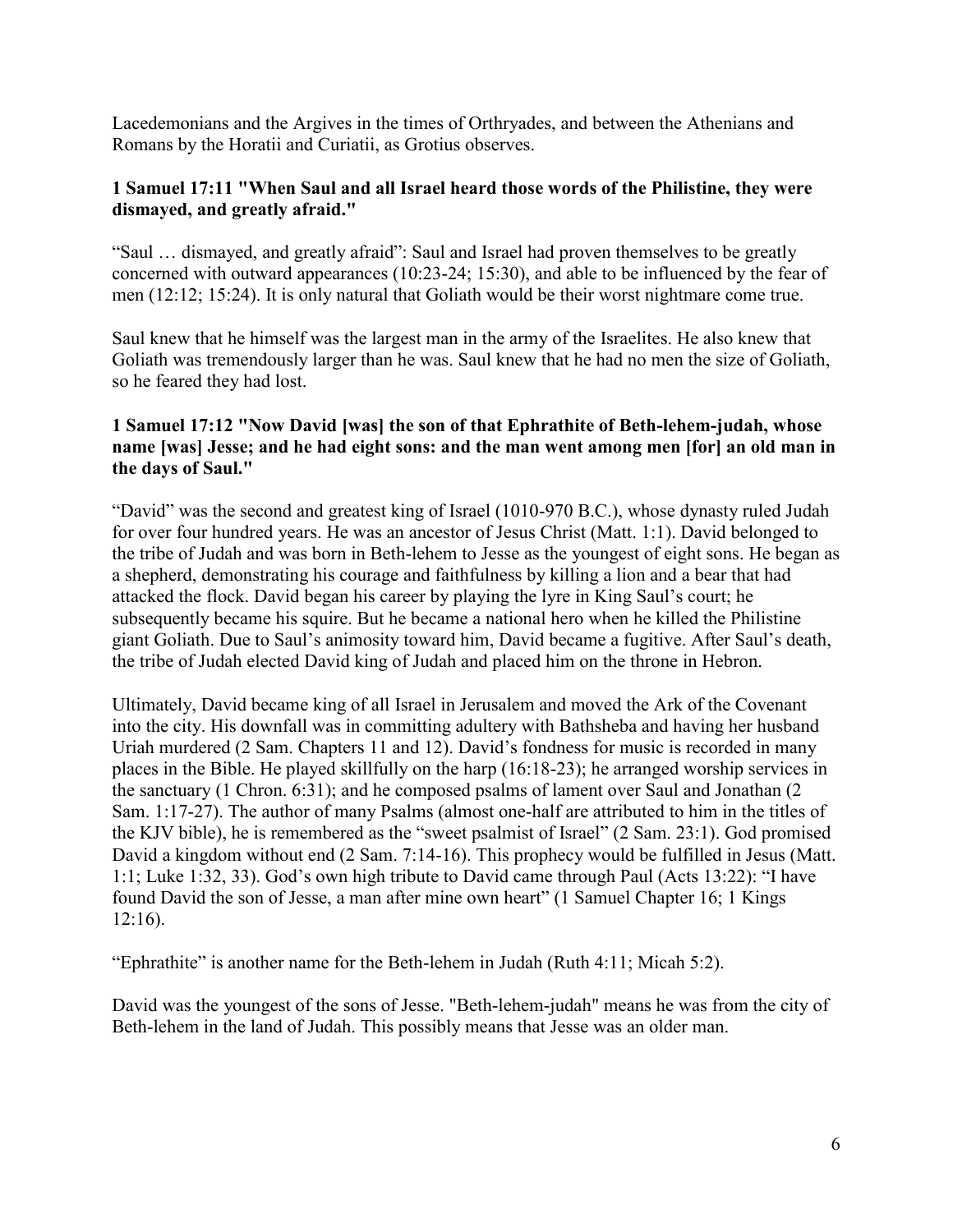# **1 Samuel 17:13 "And the three eldest sons of Jesse went [and] followed Saul to the battle: and the names of his three sons that went to the battle [were] Eliab the firstborn, and next unto him Abinadab, and the third Shammah."**

Either of their own accord, or rather at their father's direction, or however with his knowledge and consent, who because he could not go himself, willed them to go. And these were forward, and some of the foremost that followed Saul to the battle, being zealous and well-disposed to defend their king and country.

"And the names of the three sons that went to the battle were Eliab the firstborn, and next unto him Abinadab, and the third Shammah": Who are the three mentioned by name that passed before Samuel, when he came to anoint one of Jesse's sons to be king (1 Sam. 16:6).

These three older sons had to be twenty years old or older because they joined Saul to fight the Philistines. Fighting men had to be at least 20 years old in those days.

# **1 Samuel 17:14 "And David [was] the youngest: and the three eldest followed Saul."**

For the sake of whom this account is given of Jesse and his family, and who after this makes a considerable figure in the camp and court of Saul.

"And the three eldest followed Saul": As before related, and which is repeated, that it might be observed that they only of Jesse's sons followed Saul; not David particularly, but who was providentially sent to the army at the time the Philistine was defying it.

# **1 Samuel 17:15 "But David went and returned from Saul to feed his father's sheep at Bethlehem."**

David was not needed at the palace while Saul was at battle, so he returned to tend "his father's sheep:". His anointing from Samuel and his time in Saul's court did not change his willingness to serve where he was needed. Christians should be willing to serve with humility no matter their position or success.

"David went and returned from Saul": David's duties were divided between his billet with Saul as one of many armor-bearers (16:21), and tending his father's sheep in Bethlehem. Doubtless, David learned important lessons regarding the weight of responsibility during this time, lessons that were later put to use in ruling over Israel.

David was too young to join the army, so he went home to take care of the sheep. His three oldest brothers stayed to fight with Saul.

# **1 Samuel 17:16 "And the Philistine drew near morning and evening, and presented himself forty days."**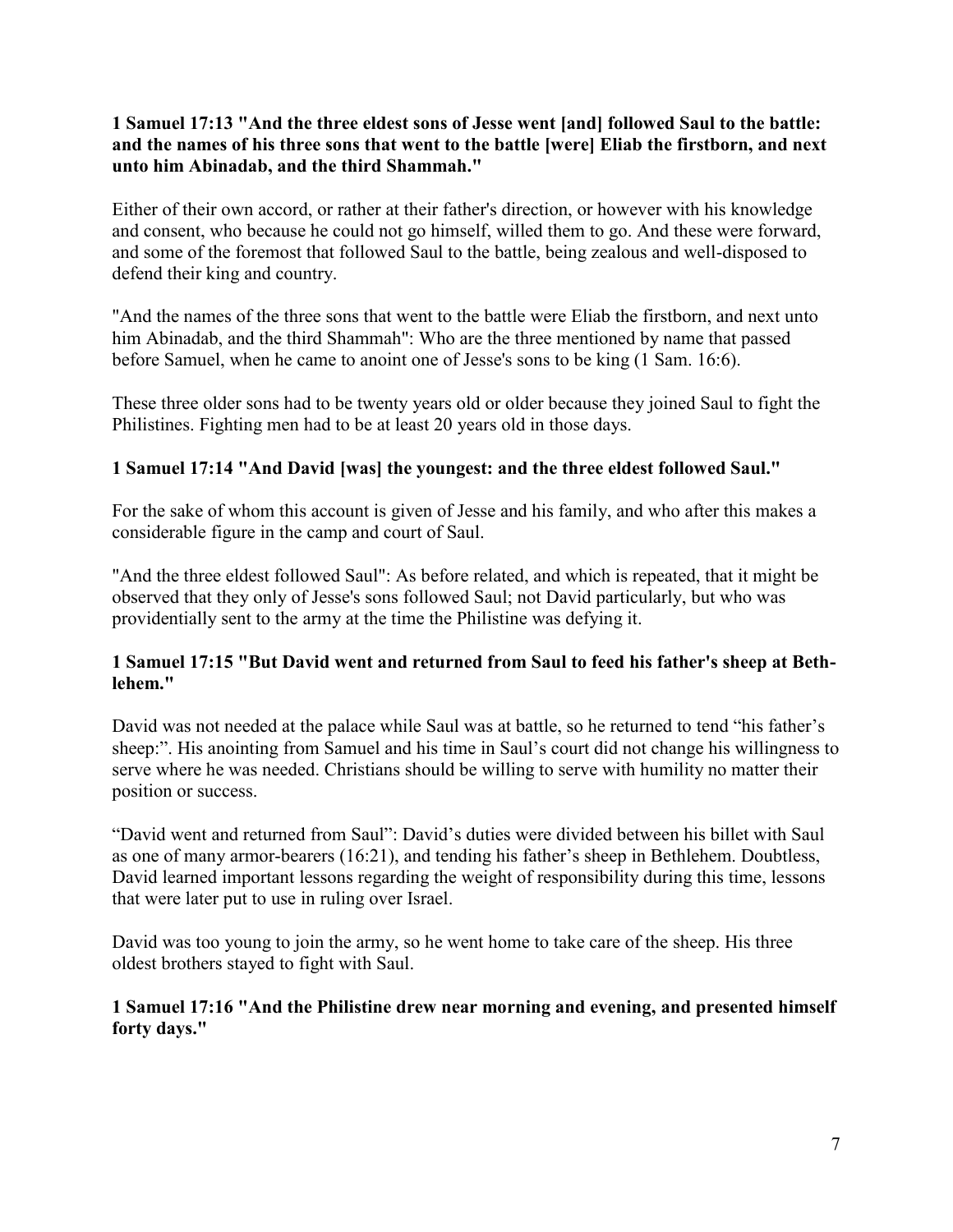Twice a day he came near the camp, within the hearing of it. The Jews say, he took those seasons on purpose to disturb them in reading their "Shema", or "hear, O Israel", etc. and saying their prayers morning and evening.

"And presented himself forty days": Successively, before the armies of Israel, daring them to send down a man to fight with him, and reproaching them for their cowardice in not doing it.

"Forty" symbolizes a time of testing. The Philistines have sorely tried the endurance of the army of Saul. It appears no one person is brave enough to go against this giant Philistine.

# **1 Samuel 17:17 "And Jesse said unto David his son, Take now for thy brethren an ephah of this parched [corn], and these ten loaves, and run to the camp to thy brethren;"**

"Take now for thy brethren an ephah of this parched corn, and these ten loaves": In those times campaigns seldom lasted above a few days at a time. The soldiers were volunteers or militia, who were supplied with provisions from time to time by their friends at home.

"Ephah": About three quarters of a bushel.

"And run to the camp to thy brethren": Which, according to Bunting, was four miles from Bethlehem. And whither it seems he went on foot, and is bid to make haste, and even to run, as his brethren might be in want of provision. And Jesse was very desirous of relieving them, and hearing from them as soon as possible. It is very likely he had a servant or servants to attend him, and assist in carrying this load of provision, which, with what follows, was too much for one man to run with

I am sure that Jesse had become concerned about his three sons. The wait had been so long, they were probably short of food. Jesse sends ten loaves of bread and an ephah of the parched corn to the three eldest sons. David is taken away from the sheep to carry the food to his brothers.

# **1 Samuel 17:18 "And carry these ten cheeses unto the captain of [their] thousand, and look how thy brethren fare, and take their pledge."**

Their commander or colonel who had the command of 1000 men and under whom Jesse's sons fought. Jarchi thinks this was Jonathan, who had 1000 men with him at Gibeah, and so now (1 Sam. 13:2). These cheeses were sent by Jesse to the captain, to be distributed among his men, or a present to himself, that he might use his sons well that were under his command.

"And look how thy brethren fare": Whether in good health, in good spirits, and in safety.

"And take their pledge": That is, if they had been obliged for want of money to pawn any of their clothes, or what they had with them to buy food with, that he would redeem and take up the pledge, by paying the money for which they were pawned. For it is thought that soldiers at this time were not maintained at the expense of the king and government, but at their own, and the families to which they belonged.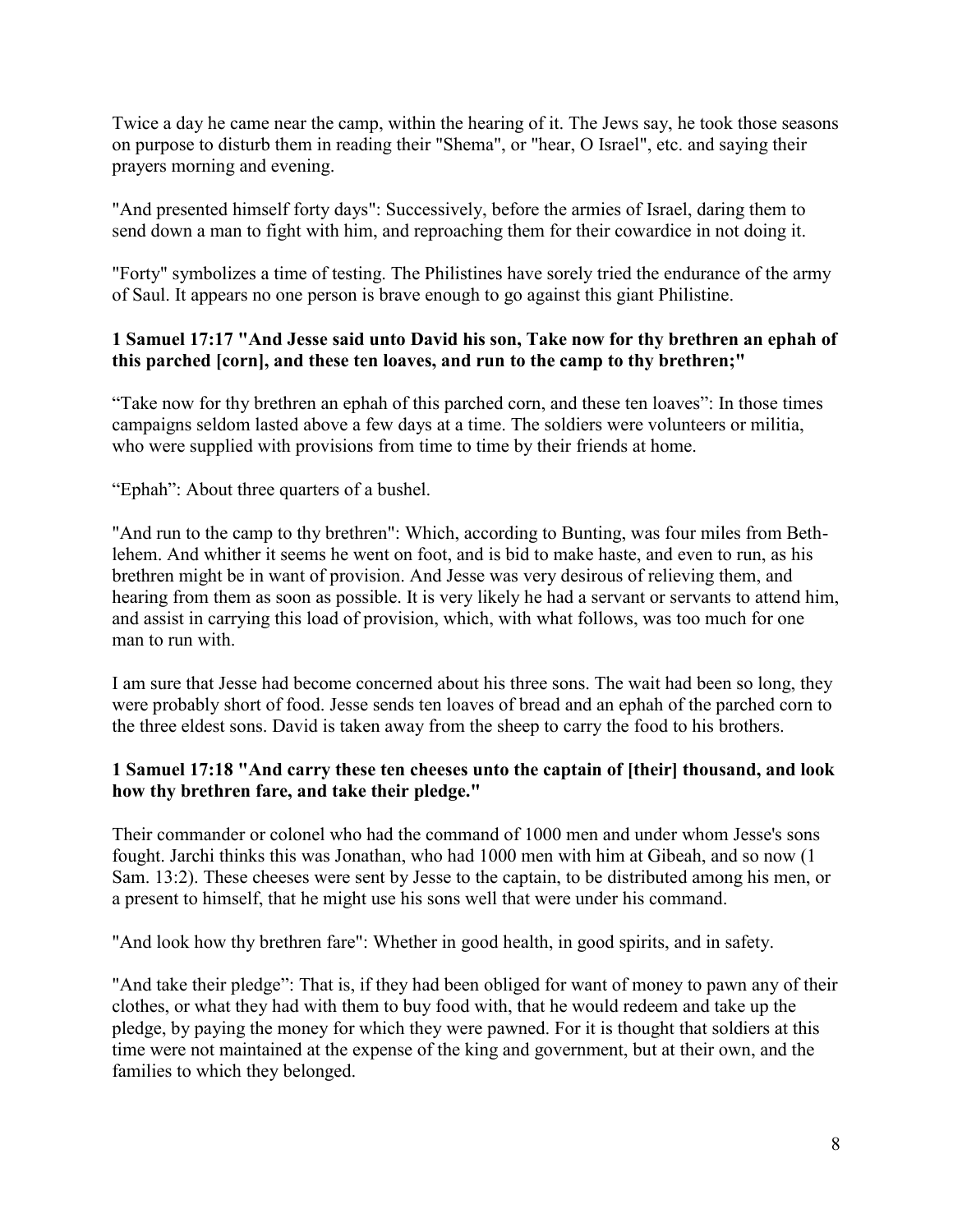These ten cheeses given to the captain of the thousand that is over his brothers will get David in, to take the other food to his brothers. Jesse wants a report on the condition of his three sons as well.

# **1 Samuel 17:19 "Now Saul, and they, and all the men of Israel, [were] in the valley of Elah, fighting with the Philistines."**

That is, the sons of Jesse, and brethren of David.

"And all the men of Israel": The soldiers in the army.

"Were in the valley Elah": Or "by" it, near unto it; for they were set in array on the mountain on the side of it.

"Fighting with the Philistines": Not actually engaged in battle, but drawn up for it; prepared and in readiness to engage whenever it was necessary, or they were obliged to it; and perhaps there might be now and then some skirmishes in the outer parts of the camp.

It seemed at this point, that fighting had begun between the troops of the Philistines and Saul's army, but no one had accepted the challenge of Goliath.

# **1 Samuel 17:20 "And David rose up early in the morning, and left the sheep with a keeper, and took, and went, as Jesse had commanded him; and he came to the trench, as the host was going forth to the fight, and shouted for the battle."**

Being very ready and eager to obey his father's orders, and visit his brethren.

"And left the sheep with a keeper": Which showed his care and faithfulness in the discharge of his office; he was not unmindful of his father's sheep, any more than of his commands.

"And took": The ephah of parched corn, the ten loaves, and the ten cheeses.

"And went, as Jesse had commanded him": Went and carried them to the camp, according to his orders.

"To the trench": I.e. to the camp or army which was there entrenched.

"Shouted for the battle": As the manner was, both to animate themselves, and to terrify their enemies.

It appears that David had other men working under him, to herd the sheep. He entrusts the sheep with them and goes to find his brothers. They had cut trenches around the camp to hide in, to rest from the battle. David found this trench, at the time for the men to go to battle. The shout was being given as David arrived.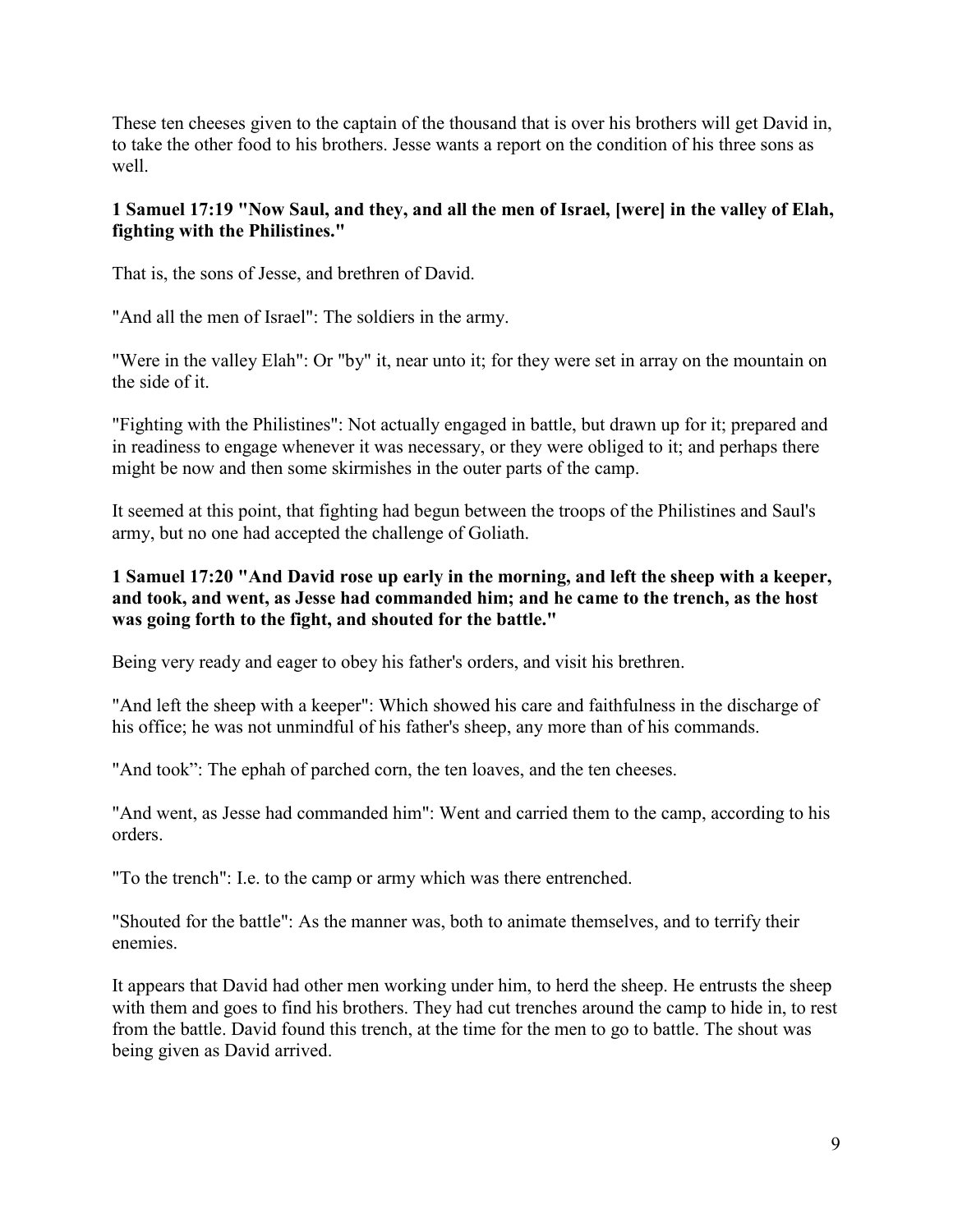#### **1 Samuel 17:21 "For Israel and the Philistines had put the battle in array, army against army."**

Both sides prepared for it, and drew up in line of battle.

"Army against army; rank against rank, battalion against battalion, the right wing of the one against the left of the other, etc.

#### **1 Samuel 17:22 "And David left his carriage in the hand of the keeper of the carriage, and ran into the army, and came and saluted his brethren."**

That is, he left load of provisions he brought with him in the hand of the keeper of the bag and baggage of the army, their clothes, and such like things; not having an opportunity to deliver them to his brethren, who were just going to engage in battle.

"And ran into the army": Which showed the valor and courage of David, who chose rather to expose himself in battle, than to abide with the keeper of the carriages.

"And came and saluted his brethren": Asked them of their welfare, in his father's name and his own.

It appears that, David had come in a carriage. It, also, is apparent that someone was with him. We do know that David could not have carried the ten loaves, the ten cheeses, and the ephah of corn. He would have to have had some transportation. The wagon would have been ideal. The person, who was driving the carriage, stayed with the carriage as David ran through the men to find his brothers.

# **1 Samuel 17:23 "And as he talked with them, behold, there came up the champion, the Philistine of Gath, Goliath by name, out of the armies of the Philistines, and spake according to the same words: and David heard [them]."**

"The same words": Goliath continued to offer the challenge (of 17:10), as he had been doing for 40 mornings and evenings (17:16).

David found his brothers and was visiting with them, when Goliath made his challenge again. This was the first time David had heard this challenge.

#### **1 Samuel 17:24 "And all the men of Israel, when they saw the man, fled from him, and were sore afraid."**

Even as it should seem before they heard him; knowing who he was, and what he was about to say, having seen and heard him forty days running.

"Fled from him, and were sore afraid": It is pretty much a whole army should be afraid of one man, and flee from him; they must be greatly forsaken of God, and given up by him (see Deut.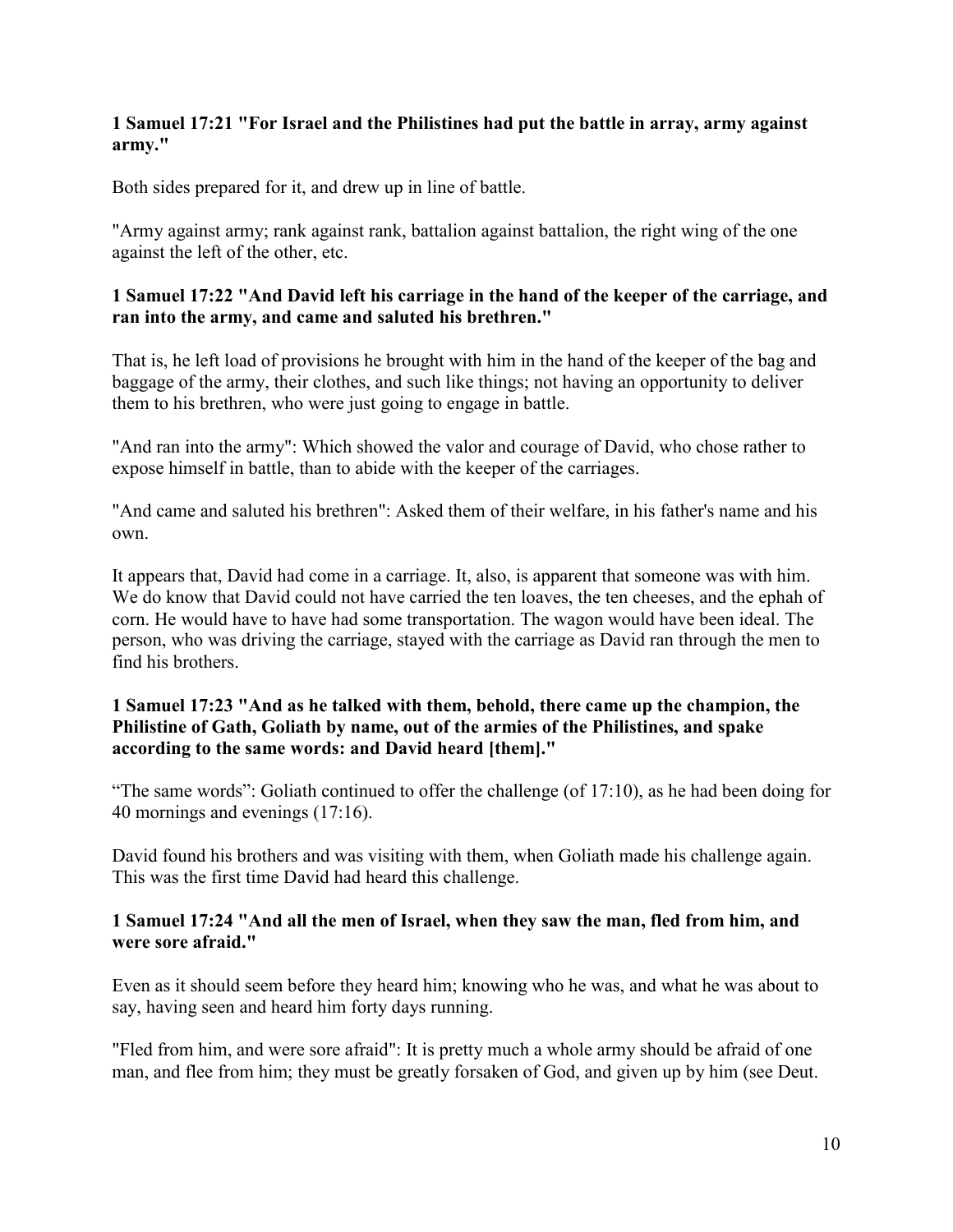32:30). But perhaps they were not so much afraid of personal danger from him, as that they could not bear to hear his blasphemy.

**1 Samuel 17:25 "And the men of Israel said, Have ye seen this man that is come up? surely to defy Israel is he come up: and it shall be, [that] the man who killeth him, the king will enrich him with great riches, and will give him his daughter, and make his father's house free in Israel."**

"Great riches … his daughter": The reward of a daughter in marriage for a great victory over an enemy of Israel was not unusual (Joshua 15:13-17).

David could hardly believe, that Saul's army would back down from this challenge, and even run in fear. Every time the giant, Goliath, called out a challenge, that was not answered; it dishonored Israel. King Saul would do mighty things for any person who would come against Goliath and defeat him. Saul had even offered the hand of his daughter in marriage to the one who kills Goliath.

# **1 Samuel 17:26 "And David spake to the men that stood by him, saying, What shall be done to the man that killeth this Philistine, and taketh away the reproach from Israel? for who [is] this uncircumcised Philistine, that he should defy the armies of the living God?"**

David, in his own flesh, was as powerless before Goliath as any person feels in their own overwhelming situations. But he grasped the truth of the situation: the Philistines had defied God, and God will not allow such defiance to go unpunished.

"The reproach from Israel": David knew that although Goliath's challenge had been issued to (any), individual of the camp of Israel, Goliath's defiant attitude was a reproach to all Israel.

It appears, at the time this challenge from Goliath happened, that Saul had great power in Israel. He could do about anything he wanted to do, because he was king. David cannot believe that some Israelite had not taken up this challenge. He reminds these soldiers, that Goliath is not on the side of the LORD (he is uncircumcised). He also reminds the army of Saul that they are the army of the living God.

# **1 Samuel Chapter 17 Questions**

- 1. Who brought their army against Israel?
- 2. Each army was gathered where to go to battle?
- 3. Who was the champion that went out for the Philistines?
- 4. How tall was this Philistine giant?
- 5. How much taller was he, than the average man in the army of Saul?